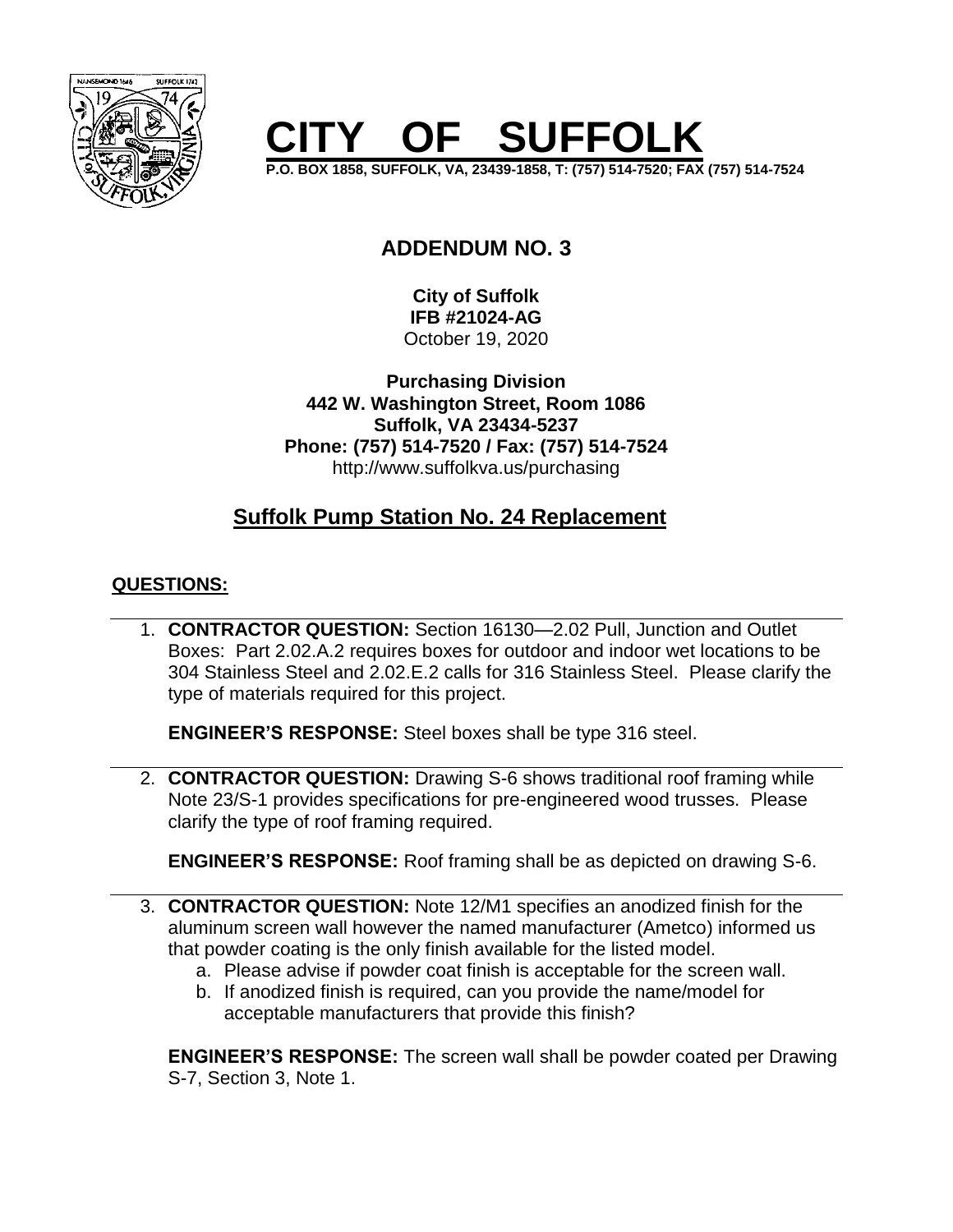### **SPECIFICATIONS:**

**REMOVE** the following specification sections:

- Section 15010 Basic Mechanical Requirements
- Section 16000 Basic Electrical Requirements
- Section 16111 Conduit
- Section 16123 Building Wire and Cable
- Section 16130 Boxes
- Section 16141 Wiring Devices
- Section 16170 Grounding and Bonding
- Section 16190 Supporting Devices
- Section 16195 Electrical-Identification
- Section 16280 Surge Protection Devices
- Section 16440 Disconnect Switches
- Section 16470 Panelboards
- Section 16476 Enclosed Circuit Breakers
- Section 16500 Lighting
- Section 16670 Lightning Protection Systems
- Section 16902 Electrical Controls and Relays

**ADD** the following specification sections:

- Section 16010 Electrical General Provisions
- Section 16210 Raceway Fittings and Boxes
- Section 16220 Conductors
- Section 16230 Wiring Devices
- Section 16250 Safety Switches
- Section 16255 Enclosed Circuit Breakers
- Section 16310 Panelboards
- Section 16410 Lighting Fixtures
- Section 16670 Lightning Protection for Structures

#### **DRAWINGS:**

Sheet S-1: **REMOVE** general Note 23, Sheet S-1.

**There is no change to the date of bid opening which will occur at 3:00 PM on October, 28, 2020 as indicated in the original IFB #21024-AG**